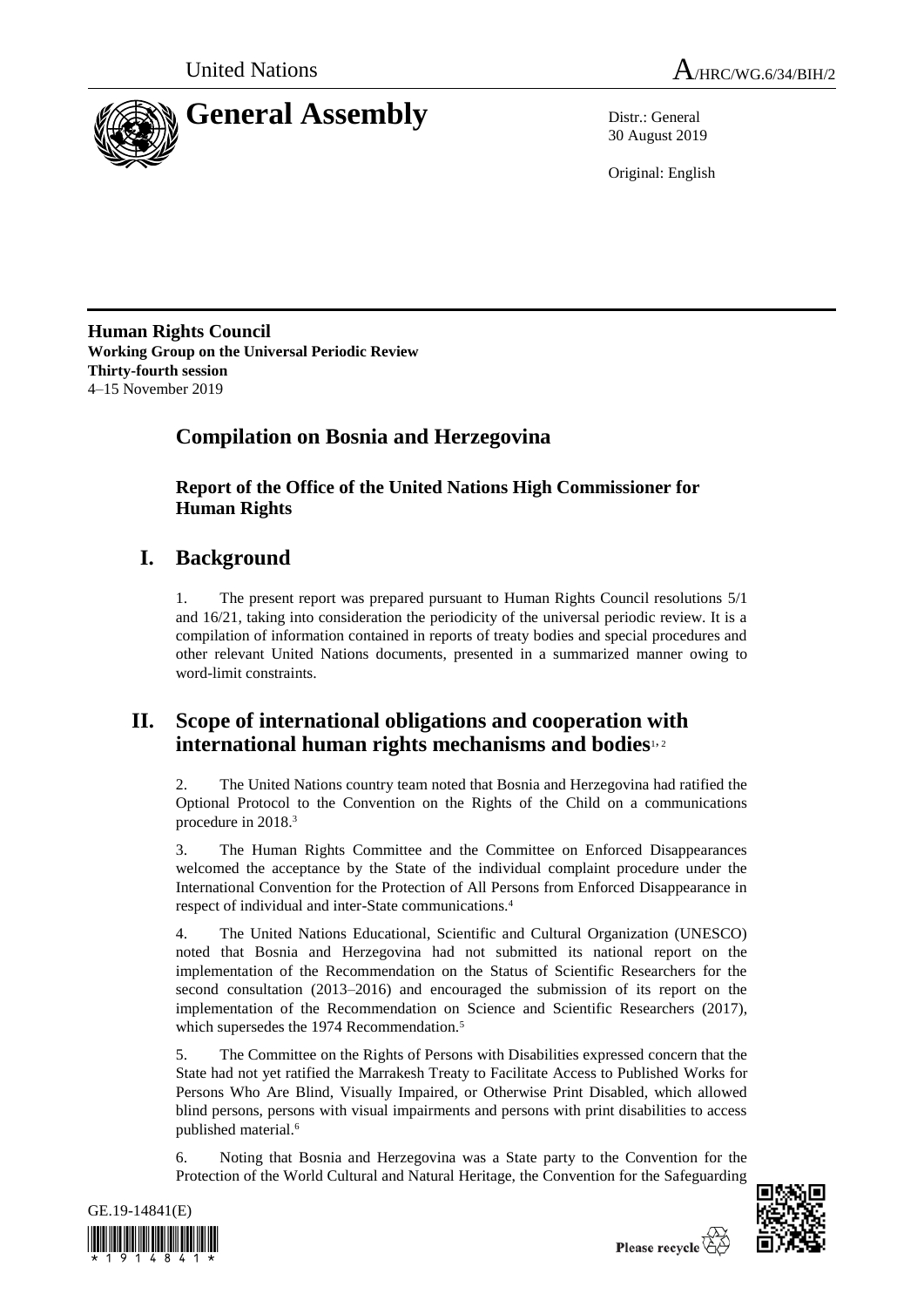of the Intangible Cultural Heritage and the Convention on the Protection and Promotion of the Diversity of Cultural Expressions, UNESCO encouraged it to fully implement the provisions of those treaties that promoted access to and participation in cultural heritage and creative expression and, as such, were conducive to implementing the right to take part in cultural life.<sup>7</sup>

# **III. National human rights framework**<sup>8</sup>

7. The Human Rights Committee commended the adoption of the Law on Amendments to the Law on Prohibition of Discrimination of 2016, the Law on Aliens of 2015, the Law on Amendments to the Criminal Code of 2015 and the Law on Provision of Legal Aid of 2016.9

8. The Committee on Enforced Disappearances welcomed the adoption of the Law on Missing Persons, the national war crimes strategy, the establishment of the Missing Persons Institute and other measures. <sup>10</sup> However, it was concerned at the absence of a national programme on reparation, including compensation, and the absence of a State law on access to social benefits for relatives of disappeared persons. It recommended that the State guarantee the right to reparation and compensation of all persons who had suffered as a direct result of an enforced disappearance.<sup>11</sup>

9. The Committee on the Rights of Persons with Disabilities commended Bosnia and Herzegovina for the adoption of the new strategy to advance the position of persons with disabilities for 2016–2021 and the Policy on Disability in Bosnia and Herzegovina of 2008.<sup>12</sup>

10. The Human Rights Committee and the Committee on the Elimination of Racial Discrimination urged the authorities to strengthen efforts to ensure that the Office of the Ombudsman enjoyed the financial autonomy and human resources required to function effectively, in compliance with the principles relating to the status of national institutions for the promotion and protection of human rights (the Paris Principles).<sup>13</sup> The Committee against Torture was concerned about the failure to establish a national preventive mechanism.<sup>14</sup>

11. The United Nations country team noted that the authorities had strengthened their capacities to provide direct and sustained medical and psychosocial support to survivors of conflict-related sexual violence, but also that the programme for victims of wartime rape, sexual abuse and torture, and their families, for the period 2013–2016 had never been adopted at the State level.<sup>15</sup> It also noted that, in June 2018, the Assembly of the Republika Srpska had adopted a law on the protection of victims of wartime torture, which had extended the status of "victim of wartime torture" to include conflict-related sexual violence survivors.<sup>16</sup> It recommended that support be provided for the implementation of laws related to victims of wartime rape and sexual violence and that the equal and nondiscriminatory access of such victims to the status and rights of conflict-related sexual violence survivors be ensured.<sup>17</sup>

12. The Committee against Torture remained concerned that the provisions of the offence of torture in the Criminal Code of the Republika Srpska did not contain all the elements set out in article 1 of the Convention against Torture and Other Cruel, Inhuman or Degrading Treatment or Punishment, and that the Criminal Codes of the Federation of Bosnia and Herzegovina and of Brčko District did not define torture as a separate offence.<sup>18</sup>

13. The Human Rights Committee expressed concern about the application of the Criminal Code of the former Socialist Federal Republic of Yugoslavia by entity-level courts and Brčko District Court, despite the adoption of amendments to the Criminal Code of Bosnia and Herzegovina aiming at bringing the definitions of torture and other international crimes into line with international standards.<sup>19</sup>

14. While welcoming the introduction of the offence of enforced disappearance as an autonomous crime, the Committee on Enforced Disappearances noted that domestic law did not specifically provide for the non-derogability of the prohibition of enforced disappearance under any exceptional circumstances and did not cover the responsibility of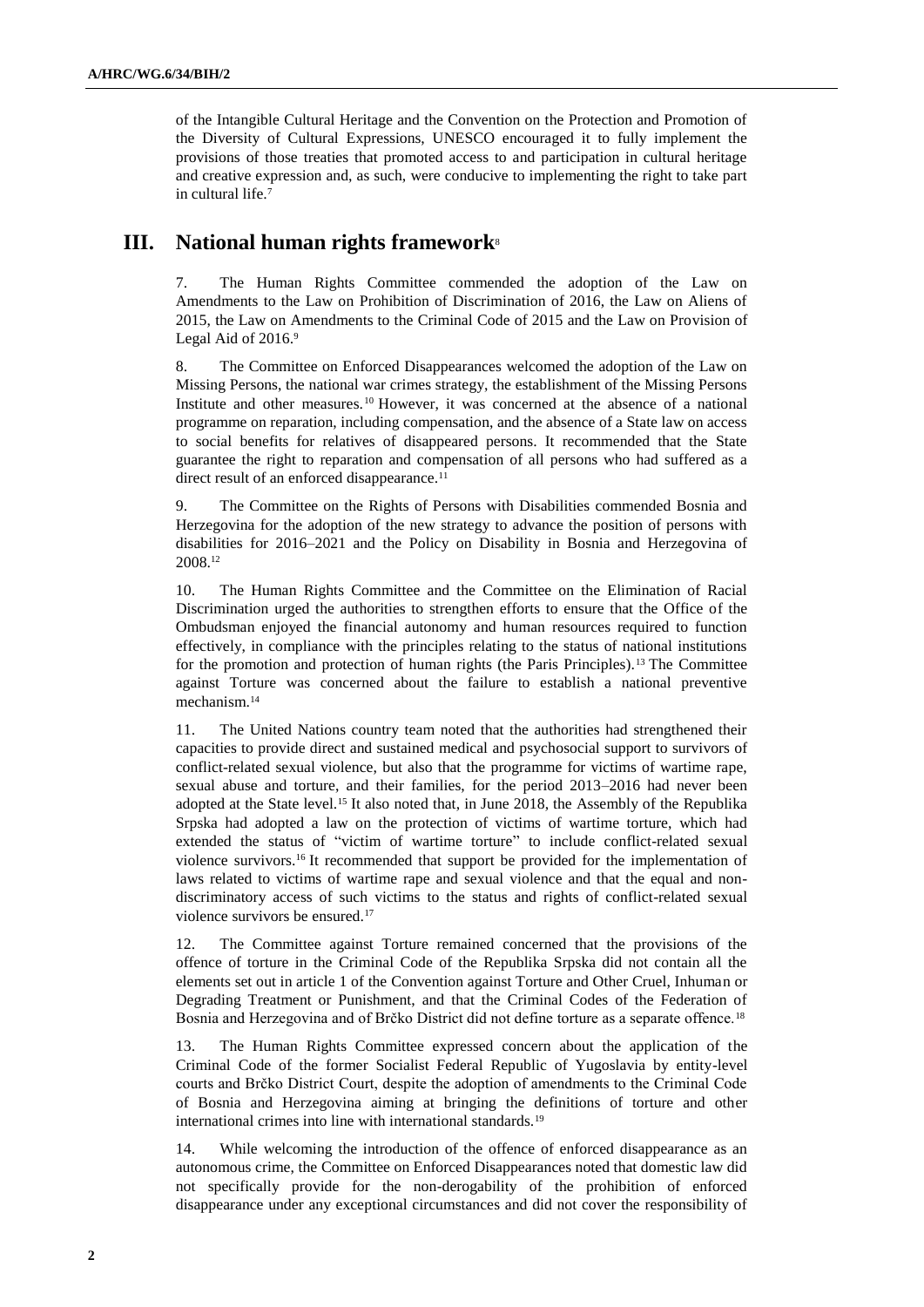officials at the entity and district levels.<sup>20</sup> Domestic law also did not provide for an explicit prohibition against carrying out an expulsion, return, surrender or extradition where there were substantial grounds for believing that the person would be in danger of being subjected to enforced disappearance. The Committee recommended the incorporation of such a prohibition into domestic legislation.<sup>21</sup>

15. The United Nations country team noted that the authorities had started the process of bringing domestic legislation into line with international standards and further integrating the migration dimension into guiding documents in the field of combating trafficking in persons.<sup>22</sup>

16. While welcoming the establishment of a central register of missing persons, the Human Rights Committee, the Committee against Torture and the Committee on Enforced Disappearances regretted the budget cuts for the Missing Persons Institute. The Human Rights Committee and the Committee against Torture also regretted that the verification process had not been completed within the timeline set in accordance with the Law on Missing Persons and noted the failure to establish a fund for support to families of missing persons.<sup>23</sup>

# **IV. Implementation of international human rights obligations, taking into account applicable international humanitarian law**

## **A. Cross-cutting issues**

#### **Equality and non-discrimination**<sup>24</sup>

17. The Human Rights Committee welcomed the adoption of an annual plan for the implementation of the gender action plan. The Human Rights Committee and the Committee against Torture were concerned about reports that police officers did not investigate attacks against lesbian, gay, bisexual and transgender persons, especially during public assemblies.<sup>25</sup>

18. The Committee on the Rights of Persons with Disabilities was concerned that the anti-discrimination legislation was not systematically applied and at the lack of a clear definition of disability-based discrimination.<sup>26</sup>

19. The Committee on the Elimination of Racial Discrimination noted with concern the absence of the grounds of ethnicity, colour and descent in article 145 (a) (1) of the Criminal Code, prohibiting and criminalizing incitement to racial, ethnic and religious hatred.<sup>27</sup> It was also concerned about the very low number of cases of racial discrimination registered, investigated and brought before both the courts and the Ombudsman.<sup>28</sup>

20. The Human Rights Committee remained concerned about reports of racially motivated verbal and physical attacks against members of ethnic groups and religious and national minorities. It urged the State to redouble efforts to combat hate speech, in accordance with articles 19 and 20 of the International Covenant on Civil and Political Rights and the Committee's general comment No. 34 (2011) on the freedoms of opinion and expression. <sup>29</sup> The Committee on the Elimination of Racial Discrimination was concerned that racist hate speech had become common in the media and also about reports of anti-Semitic hate speech in sports and incidences of hate crimes against the Roma population.<sup>30</sup>

21. The same Committee noted that it was unclear whether public dissemination of racist propaganda and promotion of ideas of racial superiority had been criminalized. It expressed concern about the absence of a provision on racist motive as an aggravating circumstance in the Criminal Code.31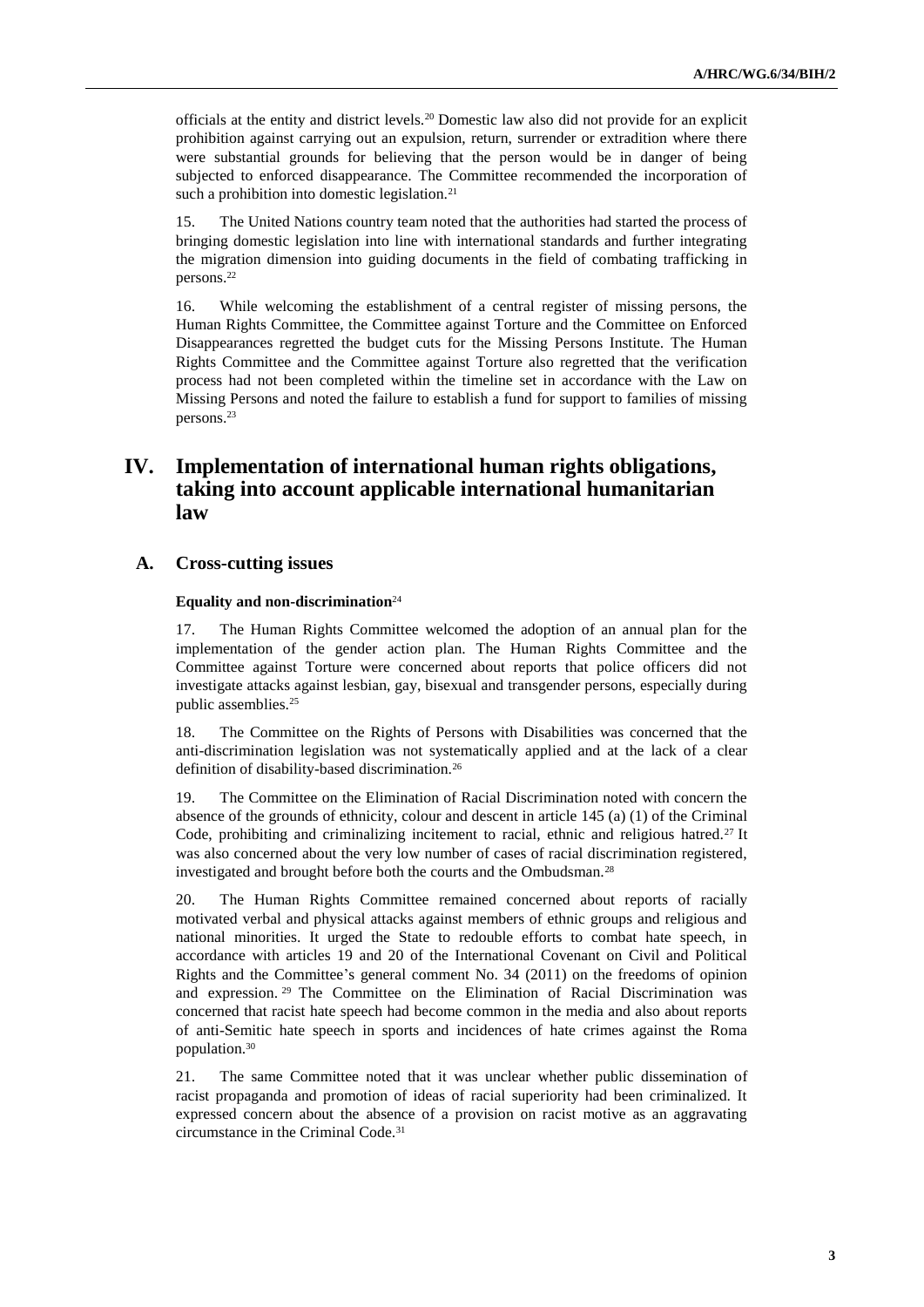## **B. Civil and political rights**

### **1. Right to life, liberty and security of person**<sup>32</sup>

22. The United Nations country team noted that Bosnia and Herzegovina was a country of origin, transit and destination of trafficking in persons. Most of the victims were nationals of Bosnia and Herzegovina, predominantly children. Migrants and refugees transiting along the Balkan route might be particularly vulnerable as well.<sup>33</sup> The Committee on the Elimination of Racial Discrimination regretted the absence of information on the assistance and support provided to victims of trafficking and on the concrete results achieved through the National Anti-Trafficking Action Plan for 2016–2019 on the reduction of trafficking in Bosnia and Herzegovina.<sup>34</sup>

23. The Committee on Enforced Disappearances noted that the fate of a third of the 30,000 persons who had been reported missing as a consequence of the war remained unknown. It expressed concern at the slow pace of exhumations and identifications and the insufficient budget allocated to the Prosecutor's Office.<sup>35</sup>

24. The Human Rights Committee remained concerned about reports of ill-treatment and harsh conditions in some police stations and detention facilities and the lack of units for minors in pretrial detention. It also regretted the lack of information with respect to allegations of ill-treatment of detainees following the February 2014 demonstrations.<sup>36</sup>

25. The Committee against Torture was seriously concerned at the findings of the European Committee for the Prevention of Torture and Inhuman or Degrading Treatment or Punishment indicating that detainees were routinely ill-treated or even tortured in police holding facilities and that the practice of repeated slaps, punches, kicks and blows with a truncheon in order to extort a confession was considered to be normal.<sup>37</sup>

26. The Committee against Torture was concerned that extremely poor conditions were pervasive in police holding facilities, including a lack of natural light, inadequate ventilation and deplorable hygienic conditions.<sup>38</sup>

27. The Committee was also concerned about reports that persons held in police stations were not explicitly guaranteed the right to request and receive a medical examination by an independent doctor and that police officers were often present during medical examinations.<sup>39</sup> It called for the reinforcement of the system of free legal aid, including by effectively implementing the Law on Free Legal Aid Provision.<sup>40</sup>

28. The Human Rights Committee was concerned at the persistent and underreported problem of domestic violence, while noting that data collection was insufficient, police response and the protection of victims were inadequate, and local access to shelters remained insufficient.<sup>41</sup>

## **2. Administration of justice, including impunity, and the rule of law**<sup>42</sup>

29. The United Nations country team noted that the next five years were critically important for the processing of unresolved war crimes cases.<sup>43</sup> With the transfer of less complex cases to the entity level judiciaries, it was essential that the support given to the State level prosecutor be extended to the entity level. The processing of the transferred war crimes cases to entity level jurisdiction would need to be monitored to ensure quality control.<sup>44</sup> There had been long-standing and increasing denial and marginalization of crimes and facts established by international and national courts. Nationals of Bosnia and Herzegovina convicted by the International Tribunal for the Prosecution of Persons Responsible for Serious Violations of International Humanitarian Law Committed in the Territory of the Former Yugoslavia continued to have a clean criminal record.<sup>45</sup>

30. The Committee on the Elimination of Racial Discrimination was concerned that the prosecution of persons responsible for serious violations of international humanitarian law by domestic courts had not been completed. It recommended that the authorities accelerate the prosecutions, noting that justice for victims of wartime atrocities might foster reconciliation among the different ethnic and ethno-religious groups in the State.46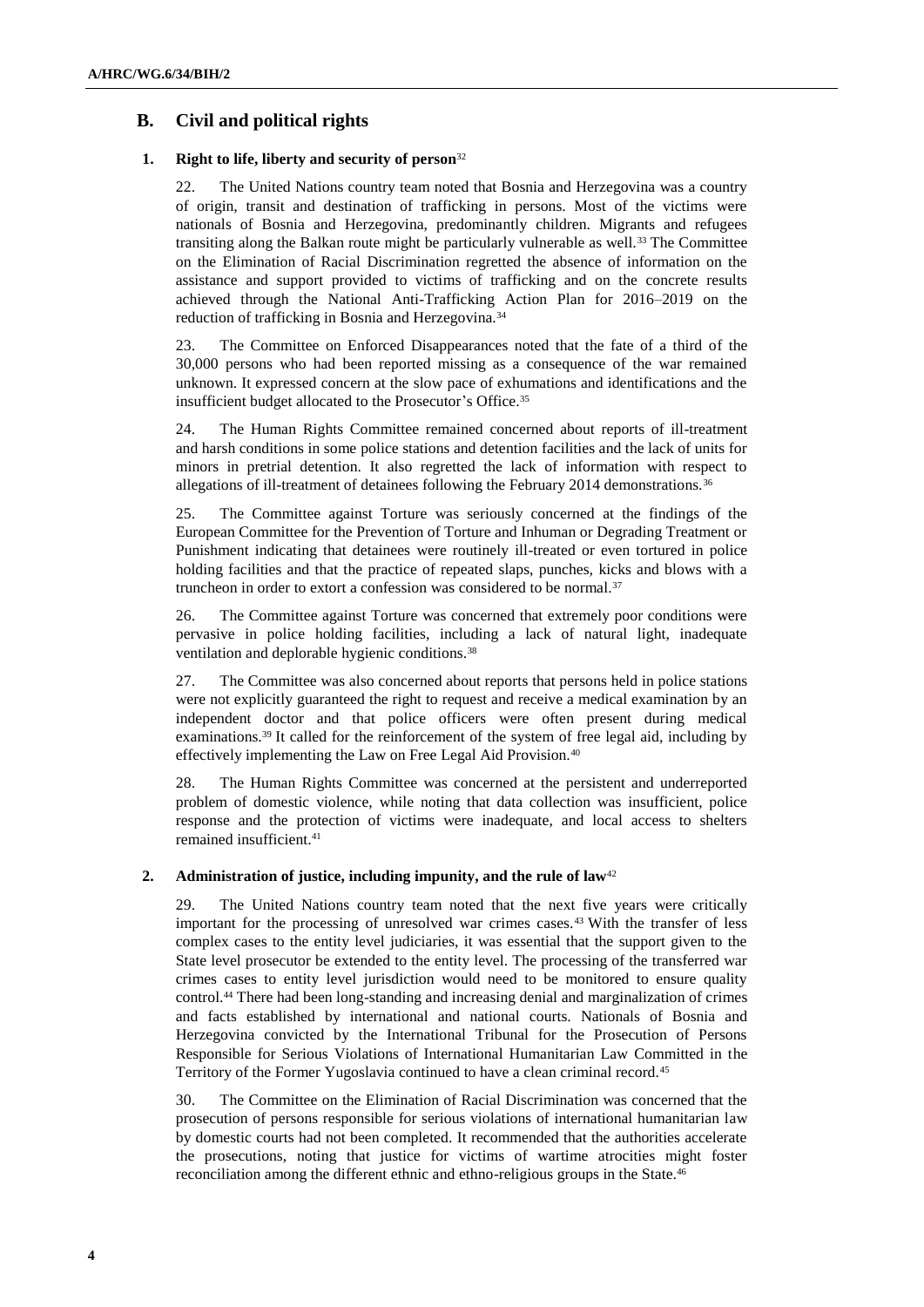31. The Human Rights Committee reiterated its concern about the slow pace of prosecutions of international crimes committed during the conflict and noted that the goal of completing the investigations and prosecutions of the most complex cases by the end of 2015 had not been achieved. It urged the authorities to expedite the prosecution of international crimes and to continue to provide adequate support, including psychological support, and protection to victims and witnesses. The Committee also urged the State to make the system of free legal aid fully operational throughout its territory and available to all vulnerable citizens, including victims of wartime sexual violence.<sup>47</sup>

32. The Committee on Enforced Disappearances was concerned about cases of intimidation and threats against victims and witnesses of enforced disappearances, the insufficient witness protection capacity, including the absence of witness protection programmes, and discrepancies in the provision of assistance and psychological support across the country.<sup>48</sup> It was also concerned that article 118 (2) of the Criminal Code of Bosnia and Herzegovina provided for the possibility to grant amnesty or pardon to perpetrators of international crimes and that immunity from prosecution could be granted in exchange for information on individual and mass graves.<sup>49</sup>

33. Recalling its general comment No. 3 (2012) on the implementation of article 14, the Committee against Torture urged the State to take all the necessary measures to enable victims of torture and ill-treatment, including victims of wartime sexual violence, to exercise their right to redress.<sup>50</sup>

34. While the Human Rights Committee welcomed the decisions of courts to award financial compensation to victims of wartime sexual violence in criminal proceedings, it noted with concern the Constitutional Court opinion indicating that the statute of limitations might apply to compensation claims for non-material damage, limiting the ability of victims to claim compensation. It was also concerned that the majority of victims were required to claim compensation in civil proceedings without adequate protection and that personal disability benefits received by civilian victims of war remained lower than those received by war veterans.<sup>51</sup>

35. The United Nations country team recommended that survivors of domestic and gender-based violence be exempted from paying additional costs of proceedings and for expert support, and that, when allocating free legal aid, specificity of service and diversity of women be taken into consideration.<sup>52</sup>

36. The Committee against Torture was concerned about reports that the authorities had failed to undertake investigations into allegations of ill-treatment and at the extremely low number of resolved cases – only two cases had been formally resolved out of 269 complaints filed between 2010 and 2013 in Republika Srpska.<sup>53</sup>

## **3. Fundamental freedoms and the right to participate in public and political life**<sup>54</sup>

37. The Human Rights Committee and the Committee on the Elimination of Racial Discrimination reiterated their concern regarding the Constitution and the electoral laws, which excluded persons not belonging to one of the "constituent peoples" (Bosniaks, Croats and Serbs) from being elected to the House of Peoples and to the tripartite Presidency of Bosnia and Herzegovina.<sup>55</sup> The Human Rights Committee regretted that, despite its previous recommendations and the judgments of the European Court of Human Rights, legislative efforts to amend the electoral framework continued to stall. It urged the State authorities to adopt an electoral system that guaranteed equal enjoyment of the rights of all citizens irrespective of their ethnicity. It was also concerned at reports of widespread corruption and impunity among public officials that obstructed effective participation in public life.<sup>56</sup> The Committee on the Elimination of Racial Discrimination was concerned about the very limited representation of ethnic minority groups, in particular Roma, in decision-making bodies and in public office, at the entity and local levels.<sup>57</sup>

38. The United Nations country team noted a recent increase in threats and physical attacks against media professionals, especially those that carried out critical investigative reporting touching on political or economic interests, which had resulted in an environment where self-censorship and concerns about security had become part of the equation.<sup>58</sup> The Human Rights Committee was concerned about reports of harassment and intimidation of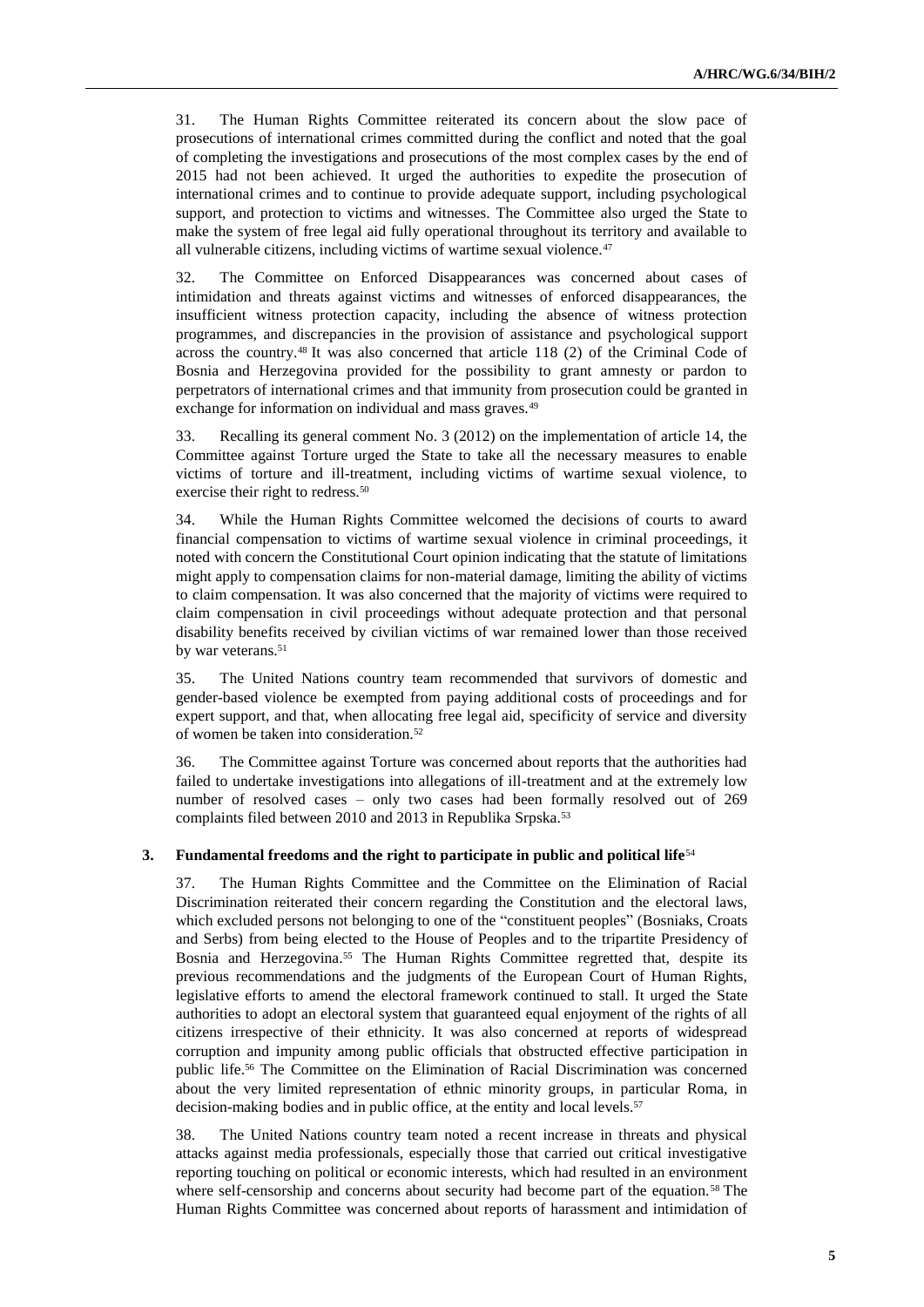journalists, and that the media continued to be subjected to excessive influence from governments, political parties and private interest groups, without any investigation of these incidents and that the Law on Freedom of Access to Information had not yet been fully implemented.<sup>59</sup> UNESCO noted that freedom of expression was guaranteed by article 3 of the Constitution, that defamation had been decriminalized and that the new Law on Protection against Defamation had placed defamation within civil jurisdiction.<sup>60</sup>

## **C. Economic, social and cultural rights**

#### **1. Right to work and to just and favourable conditions of work**

39. The Committee on the Rights of Persons with Disabilities expressed concern about the lack of data on efficient protection of employees with disabilities from dismissal and the insufficient provision of reasonable accommodation. It was also concerned about the number of sheltered workshops, which had doubled since 2009, and that there was a lack of data on measures to motivate persons with disabilities, including veterans of war with disabilities, and their employers towards their employment in the open labour market.<sup>61</sup>

## **2. Right to an adequate standard of living**<sup>62</sup>

40. The Office of the United Nations High Commissioner for Refugees (UNHCR) commended Bosnia and Herzegovina for the implementation of the revised strategy for the implementation of annex VII of the General Framework Agreement for Peace in Bosnia and Herzegovina (Dayton Peace Agreement). The Regional Housing Programme had made progress, with the completion of 776 housing units, and efforts were ongoing for the provision of an additional 1,172 units. Progress had also been achieved in the implementation of the Council of Europe Development Bank II project for the closure of 121 collective centres.<sup>63</sup> However, the Committee on the Elimination of Racial Discrimination was concerned that returnees still faced difficulties in their sustainable reintegration into society, as they faced obstacles in gaining full restitution of their property and in gaining access to the labour market and social benefits.<sup>64</sup>

41. The Committee on the Rights of Persons with Disabilities was concerned about the fact that available financial support or "benefits" provided for persons with disabilities was based on discriminatory criteria.<sup>65</sup>

## **3. Right to health**<sup>66</sup>

42. The United Nations country team noted that the country had made no progress on developing State level health and health insurance policies and strategies. Early childhood development services had not been institutionalized adequately and immunization rates continued to decline, while the country had been facing a measles outbreak as of early 2019.<sup>67</sup> Mumps, rubella and wild polio virus constituted an important threat as well.<sup>68</sup> The right to health was under serious threat, despite the fair level of financing. Extreme fragmentation complicated the way health-care services were provided and increased management and coordination costs.<sup>69</sup> Further reforms were needed to address the issue of universal health care.<sup>70</sup>

43. The United Nations country team stated that sexual and reproductive health-care services in public health-care institutions were at moderate levels. Accessibility was based on individual health insurance and geographic location, with rural areas having lower coverage of sexual and reproductive health-care services in comparison with urban areas. Modern methods of contraception were accessible throughout the country, but they were not covered by individual health insurance.<sup>71</sup>

44. The Committee on the Rights of Persons with Disabilities was concerned about the limited and unequal access to health services for children with disabilities, the unequal access to sexual and reproductive health services and the lack of adequate training of health professionals on the rights of persons with disabilities.72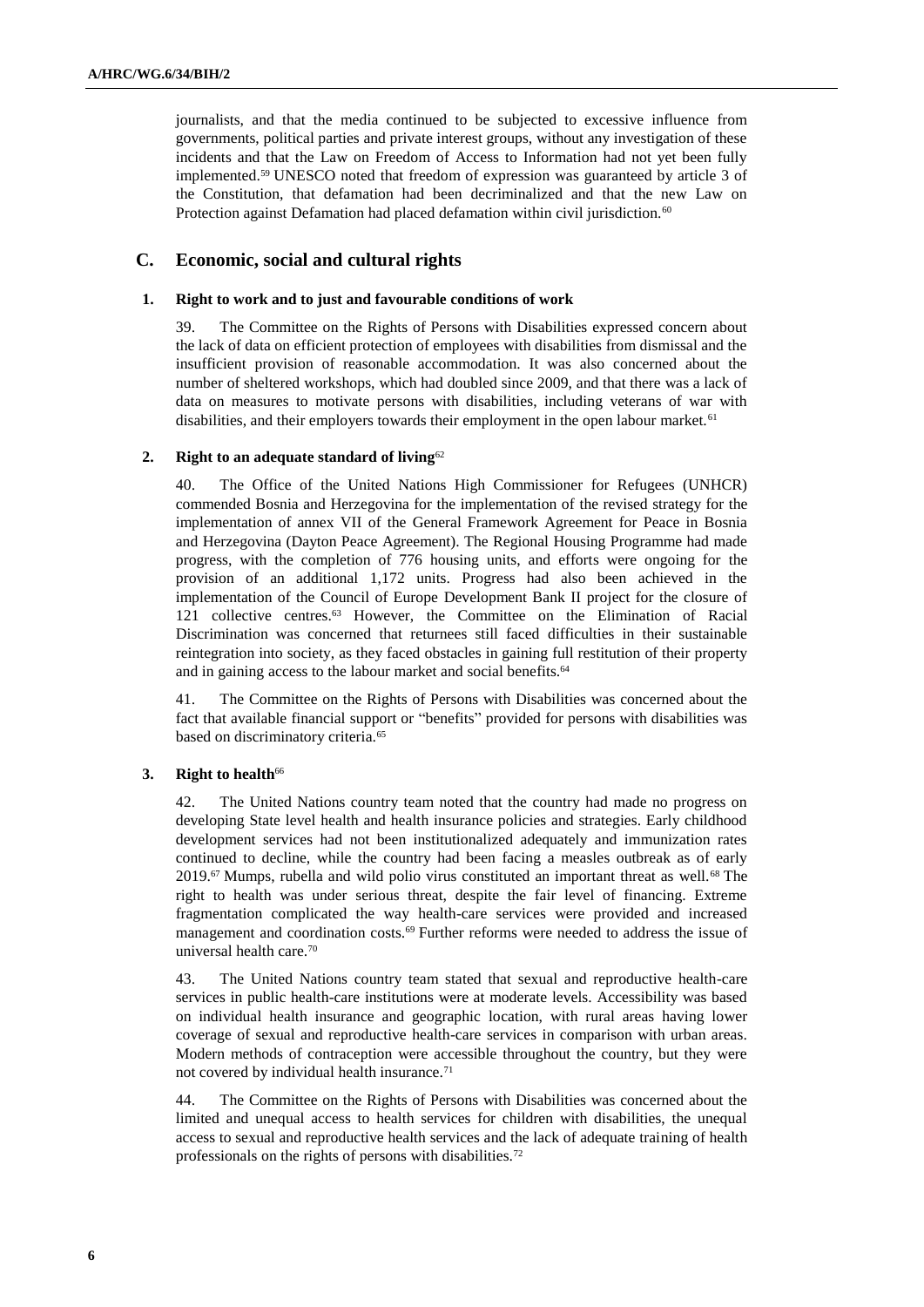45. The United Nations country team noted that, according to 2017 World Health Organization statistics, Bosnia and Herzegovina had the highest European mortality rate attributed to air pollution.<sup>73</sup>

### **4. Right to education**<sup>74</sup>

46. UNESCO noted that the Framework Law on Preschool Care and Education of 2007 envisaged one year of mandatory preschool for all preschool-aged children before enrolment in primary school. Moreover, the Framework Law on Primary and Secondary Education of 2003 made nine years of primary education mandatory, made primary and secondary education free of charge and protected the right of equal access to education without discrimination.<sup>75</sup> Despite the legal framework providing for free and compulsory preschool education in the year before starting school, the national preschool enrolment rate for children between 3 and 6 years old was 14 per cent, while the European Union target for 2020 was 95 per cent.<sup>76</sup>

47. UNESCO noted that positive measures had been taken to offer equal opportunities, including through the introduction of free and compulsory pre-primary education, funding free transport for students, procurement of textbooks and supplies, as well as scholarships and other financial assistance. However, it expressed concerns with regard to equal access to education, especially due to a lack of financial resources for the implementation of the legal framework, the social and economic conditions, the unemployment and the education of parents, the difficulties related to the registration of children, especially of Roma children, the poor infrastructure and the lack of support for children with disabilities.<sup>77</sup>

48. While the United Nations country team noted that the concept of inclusive education had started to take hold, progress in inclusive education was measured by access to school and not by participation in education. Inadequate efforts had been made to implement the principle of inclusiveness mandated by education laws. Discriminatory practices still affected children with disabilities, and children with disabilities and Roma children were at greater risk of dropping out of secondary school.<sup>78</sup>

49. The United Nations country team also noted that a Framework Action Plan on Educational Needs of Roma for 2018–2022 had been adopted, but that it did not capture the specific barriers facing Roma women and girls.<sup>79</sup> UNESCO was concerned that Roma children continued to face discrimination and marginalization in education, as only 69.3 per cent of the Roma population enrolled in primary education, compared with 97.6 per cent of the general population. Furthermore, among the Roma girls enrolled, 80 per cent did not complete elementary school and only 4.5 per cent completed secondary school.<sup>80</sup>

50. The Committee on the Elimination of Racial Discrimination, UNESCO and the Human Rights Committee noted that ethnic segregation at schools persisted with the practice of "two schools under one roof", with many schools divided in two by entrance, classroom, teacher and curricula.<sup>81</sup>

51. UNESCO also noted that, although efforts had been made to improve the quality of education for children with disabilities, there remained a lack of a comprehensive strategy for the inclusion of those students in education and a lack of data on the measures adopted.<sup>82</sup> The Human Rights Committee was concerned about reports that some children with disabilities remained outside the education system altogether.<sup>83</sup>

52. According to UNESCO, returnees and internally displaced persons continued to face discrimination as well, including in employment and education, which hampered their reintegration into society.<sup>84</sup>

## **D. Rights of specific persons or groups**

#### **1. Women**<sup>85</sup>

53. The United Nations country team noted that significant steps had been taken in developing institutional capacities for gender equality and ensuring legal provisions guaranteeing women's rights and gender equality. Legislation for gender responsive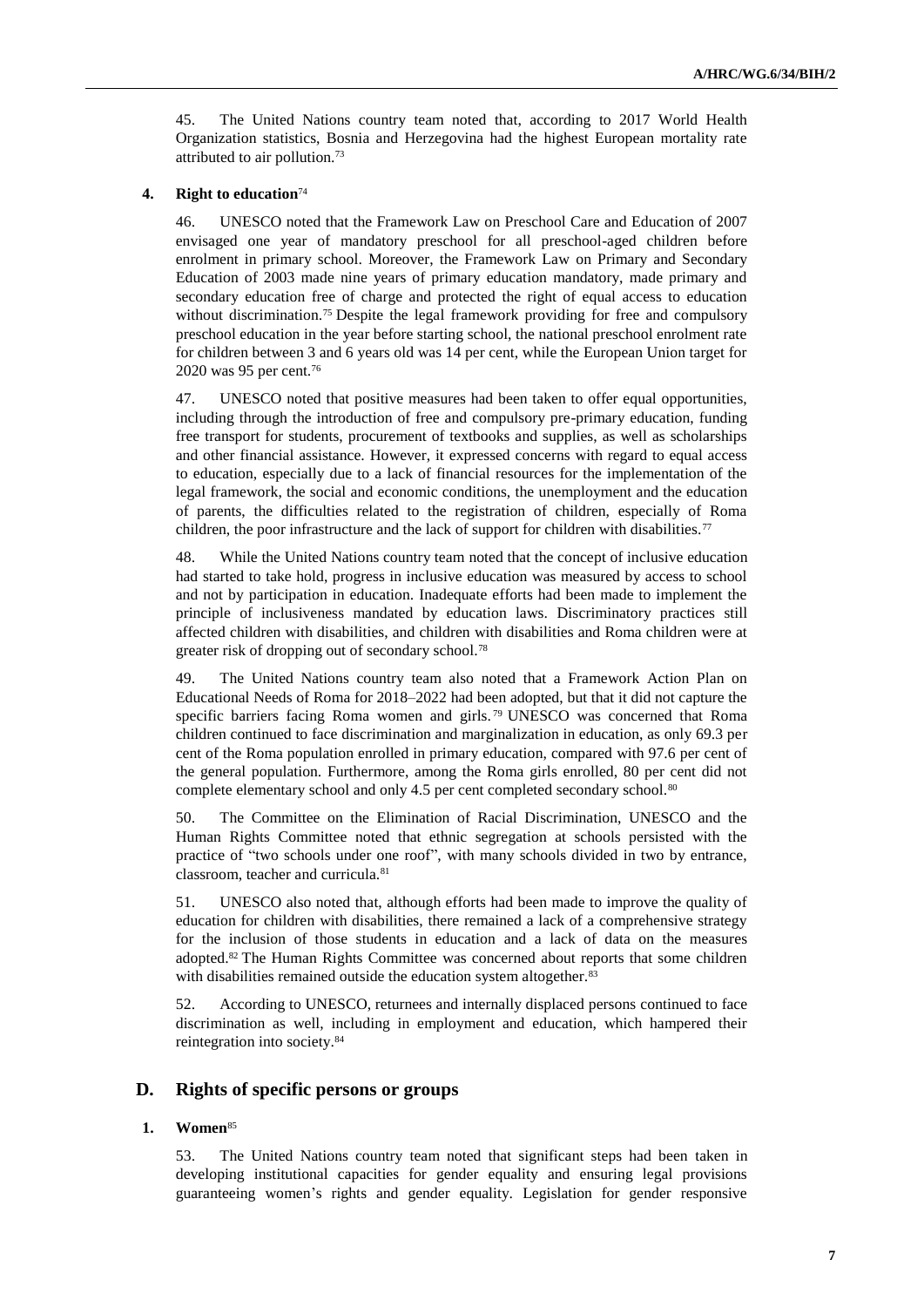budgeting was in place. The Federation Budget Framework Paper 2019–2021 included initiatives and guidelines for gender responsive budgeting. Ministries of finance across all levels had trained 17,000 civil servants in gender responsive budgeting and implementation. <sup>86</sup> However, available data highlighted persistent and pervasive gender inequality and lagging implementation of legislation.<sup>87</sup> Women remained underrepresented in politics. None of the political parties that had won representation in the State and entity legislatures were led by women. At the State level, the total number of women elected to the parliament had decreased from 23 per cent in 2014 to 16 per cent in 2018.<sup>88</sup>

54. According to the United Nations country team, women living in rural areas, especially in Republika Srpska, were often invisible in the official employment and property figures and remained vulnerable.<sup>89</sup>

## **2. Children**<sup>90</sup>

55. The United Nations country team noted that the children's rights monitoring mechanism in Bosnia and Herzegovina, including data collection, was weak due to poor coordination between the many actors in charge of the monitoring, which affected the implementation of children's rights. Progress had been achieved through the development of good policies, such as the Roma Education Action Plan 2018 and the Platform on Preschool Education 2017, but those measures had not been systematically implemented across the country.<sup>91</sup>

56. The United Nations country team noted the need for stronger coordination of child monitoring bodies and institutions in the country; budgeting of child-friendly policies, strategies and laws within all the public budgets; strengthened data collection; and improved implementation of early childhood development, education and social protection services. All government institutions needed to strengthen their efforts to prevent violence against children, family separation and juvenile crime.<sup>92</sup>

57. UNHCR said that registration of birth and citizenship remained overly complex and costly for many categories of persons, including children whose parents did not have all the required documents, children born abroad before they were returned under readmission agreements and children whose parents were undocumented foreign migrants or asylum seekers.<sup>93</sup>

58. The Human Rights Committee and the Committee on the Rights of Persons with Disabilities expressed concern about the practice of corporal punishment of children, which was not explicitly prohibited in all settings.<sup>94</sup>

59. The Human Rights Committee also noted the practice of arranged marriages involving Roma minors, including children between the ages of 12 and 14, and the reluctance of prosecutors to investigate cases involving child trafficking.<sup>95</sup>

60. The Committee on Enforced Disappearances was concerned about the lack of provisions penalizing actions relating to the wrongful removal of children, in accordance with article 25 (1) of the International Convention for the Protection of All Persons from Enforced Disappearance, and that the fate and whereabouts of 94 child victims of enforced disappearance in 1995 had yet to be ascertained.<sup>96</sup>

### **3. Persons with disabilities**<sup>97</sup>

61. The United Nations country team noted that data collection on disabilities in the country was not comprehensive and that definitions of disabilities varied in different sectors and were mostly not aligned with the disability definition as outlined in the Convention on the Rights of Persons with Disabilities.<sup>98</sup>

62. The Committee on the Rights of Persons with Disabilities was concerned at different legal entitlements for persons with disabilities whose impairment was not a consequence of the war in comparison with those for civilian victims of war and for war veterans with disabilities.<sup>99</sup>

63. The Committee was also concerned about the insufficient information on the comprehensive gender equality policies in relation to the gender action plan for 2013–2017,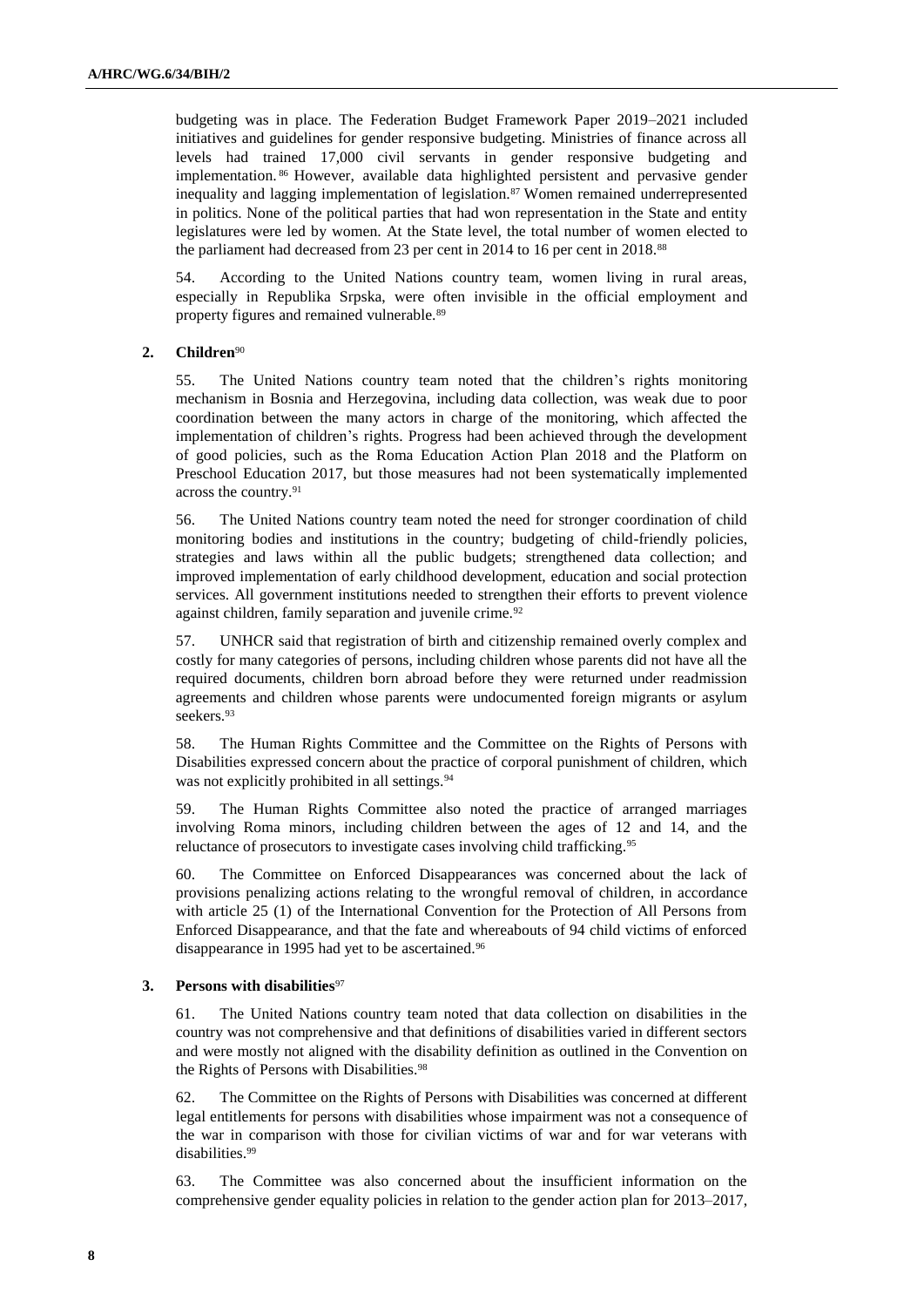the lack of wide-ranging consultations with organizations of women with disabilities at the local level and the lack of adequate and transparent funding and employment-related measures for women with disabilities. <sup>100</sup> It noted that women with disabilities could be separated from their children on the grounds of their disability.<sup>101</sup>

64. The United Nations country team said that children with disabilities faced barriers in the areas of education, health and social protection, which had impacts on their lives as adults, including in terms of employability and overall inclusion.<sup>102</sup>

65. The Committee on the Rights of Persons with Disabilities was concerned that most public buildings and institutions, in particular those providing public legal assistance and services for persons with disabilities, were reported to be inaccessible and that electronic mass media services were not provided in a format accessible to persons with disabilities.<sup>103</sup> It was also concerned about the lack of data on the existence of a standardized unified Braille code to enhance its usage in education and employment, and on available applications of information and communications technology, and a lack of information on procedures for deaf persons to request sign language interpretation in public proceedings, other than judicial proceedings.<sup>104</sup>

66. The Committee was further concerned about the lack of transparent and effective remedies regarding the practice of depriving persons with disabilities of their full legal capacity and was gravely concerned about the denial of the rights to marry and vote.<sup>105</sup> It was concerned that the current practice permitted deprivation of the liberty of persons with disabilities on the basis of impairment, provided for involuntary hospitalization and forced institutionalization of persons with intellectual or psychological disabilities and allowed their legal guardian to authorize medical interventions without their consent.<sup>106</sup>

67. The Committee also expressed concern about the lack of data on effective measures to prevent violence, including sexual violence, against persons with disabilities, especially women and children.<sup>107</sup>

#### **4. Minorities**<sup>108</sup>

68. The United Nations country team and the Committee on the Elimination of Racial Discrimination noted that Roma children and families remained subject to discrimination, poverty and lower access to education, health protection and other services.<sup>109</sup> The United Nations country team noted that, while some Roma had tried to migrate to other countries in search of better opportunities, a number of them had been returned. Returnees faced problems in reintegrating into their communities and fell deeper into poverty. Although the number of persons among the Roma population at risk of statelessness had been greatly reduced, gaps remained in law and in practice concerning birth registration.<sup>110</sup>

69. The Human Rights Committee welcomed the efforts made to eliminate discrimination against Roma, including the improvement in birth registration and enrolment of Roma children in schools. It remained concerned, however, about the persisting de facto discrimination with respect to access to education for Roma children and high unemployment rates and a lack of access to adequate housing for Roma. It recommended tackling discrimination against Roma through practical measures, programmes and initiatives.<sup>111</sup>

#### **5. Refugees, asylum seekers and internally displaced persons**<sup>112</sup>

70. The United Nations country team reported that 96,830 persons, a third of whom were vulnerable and in need of assistance, still held the official status of internally displaced persons and it was estimated that there were 47,000 minority returnees, 30 per cent of whom were in need of durable solutions due to difficulties in obtaining access to rights and a lack of adequate housing and infrastructure.<sup>113</sup> It recommended that Bosnia and Herzegovina allocate sufficient budgetary resources for housing programmes, develop the social housing legal framework, establish complementary local integration programmes and ensure free legal aid for internally displaced persons and returnees, in law and in practice.<sup>114</sup> UNHCR recommended the harmonization of health-care, health insurance and social protection legislation to facilitate access to health care for internally displaced persons and returnees.<sup>115</sup>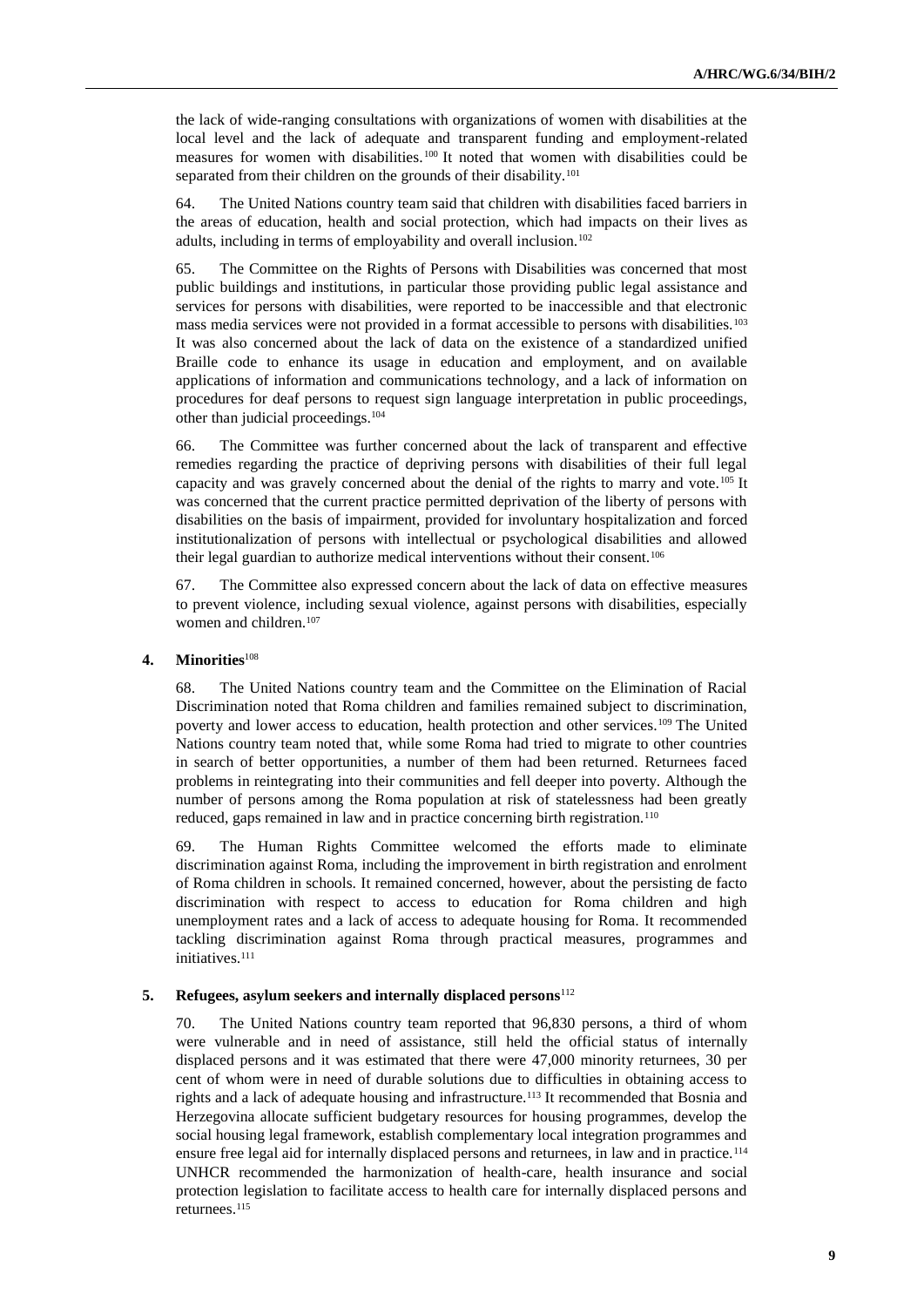71. The United Nations country team noted that several problems remained, despite the adoption of the new Law on Foreigners in 2015 and a new Law on Asylum in 2016. The Law on Asylum guaranteed asylum seekers the right to adequate reception conditions, in particular with respect to accommodation, food, primary health care, primary and secondary education, free legal aid and psychosocial support.<sup>116</sup>

72. UNHCR noted that the Law on Asylum required asylum seekers to fill in an attestation stating their intention to seek asylum and then make a formal application. The attestation gave asylum seekers 14 days to register their claim. Many were unable to fulfil one of the conditions to register, namely to indicate a registered residence address in the country. In 2018, out of the 24,069 known arrivals of asylum seekers and migrants, 22,130 had expressed their intention to seek asylum but only  $1,567$  had managed to do so.  $117$ UNHCR also noted that the law did not prohibit the detention of unaccompanied and separated children and other vulnerable groups. Unaccompanied and separated children did not receive specialized assistance and often remained exposed to security and protection risks. Moreover, shelter capacities for vulnerable persons failed to meet the expected needs and humanitarian assistance remained an important challenge. The process to access accommodation for asylum seekers remained cumbersome, while the risk of sexual and gender-based violence was prevalent in reception centres.<sup>118</sup>

73. UNHCR further noted that refugee status required formal recognition by the Ministry of Security, while the new law maintained extended clauses on exclusion and cessation of refugee status. Furthermore, persons with subsidiary protection did not have access to family reunification and travel documents.<sup>119</sup>

74. UNHCR and the United Nations country team observed that expulsion orders and detention of asylum seekers, including unaccompanied minors, were examples of restrictive measures taken by the authorities.<sup>120</sup> Extraditions of asylum seekers even after they applied for asylum were in contradiction with international and European standards.<sup>121</sup> The proper identification and referral of asylum seekers, at the borders and within the country, remained an issue of concern and as a consequence asylum seekers did not fully enjoy an effective right to seek asylum and to access the territory.<sup>122</sup> Reception sites fell short in terms of responding to asylum seekers' needs and ensuring their protection. For instance, a great number of people had stayed without shelter in deplorable living conditions in the Una-Sana Canton throughout 2018.<sup>123</sup>

75. The Committee against Torture was concerned at the extremely low rate of successful asylum applications and that no refugee status had been granted in 2015 and 2016. It was also concerned that inadequate legal aid and low-quality interpretation service prevented asylum seekers from accessing the asylum procedure. It was further concerned that, in 2016, 42 per cent of asylum seekers had applied for asylum only after they had been placed in an immigration detention facility, that the authorities practised detention of asylum seekers whose asylum applications were pending and that appeals procedures did not have automatic suspensive effect on a deportation order. The Committee urged State authorities to ensure full protection from refoulement by establishing the necessary legal and administrative safeguards and remedies in forced return procedures thereby guaranteeing that no person in need of international protection would be returned to a country where he or she was in danger of being subjected to acts of torture or cruel, inhuman or degrading treatment, conditions or punishment.<sup>124</sup>

#### **6. Stateless persons**

76. UNCHR noted that, as of January 2019, 90 persons had been identified as being at risk of statelessness. It recommended that Bosnia and Herzegovina accede to the Council of Europe Convention on the avoidance of statelessness in relation to State succession, that it ensure that all children born in Bosnia and Herzegovina were immediately registered at birth and that it establish a sustainable mechanism for prevention, identification and response to risks of statelessness, including free legal aid.125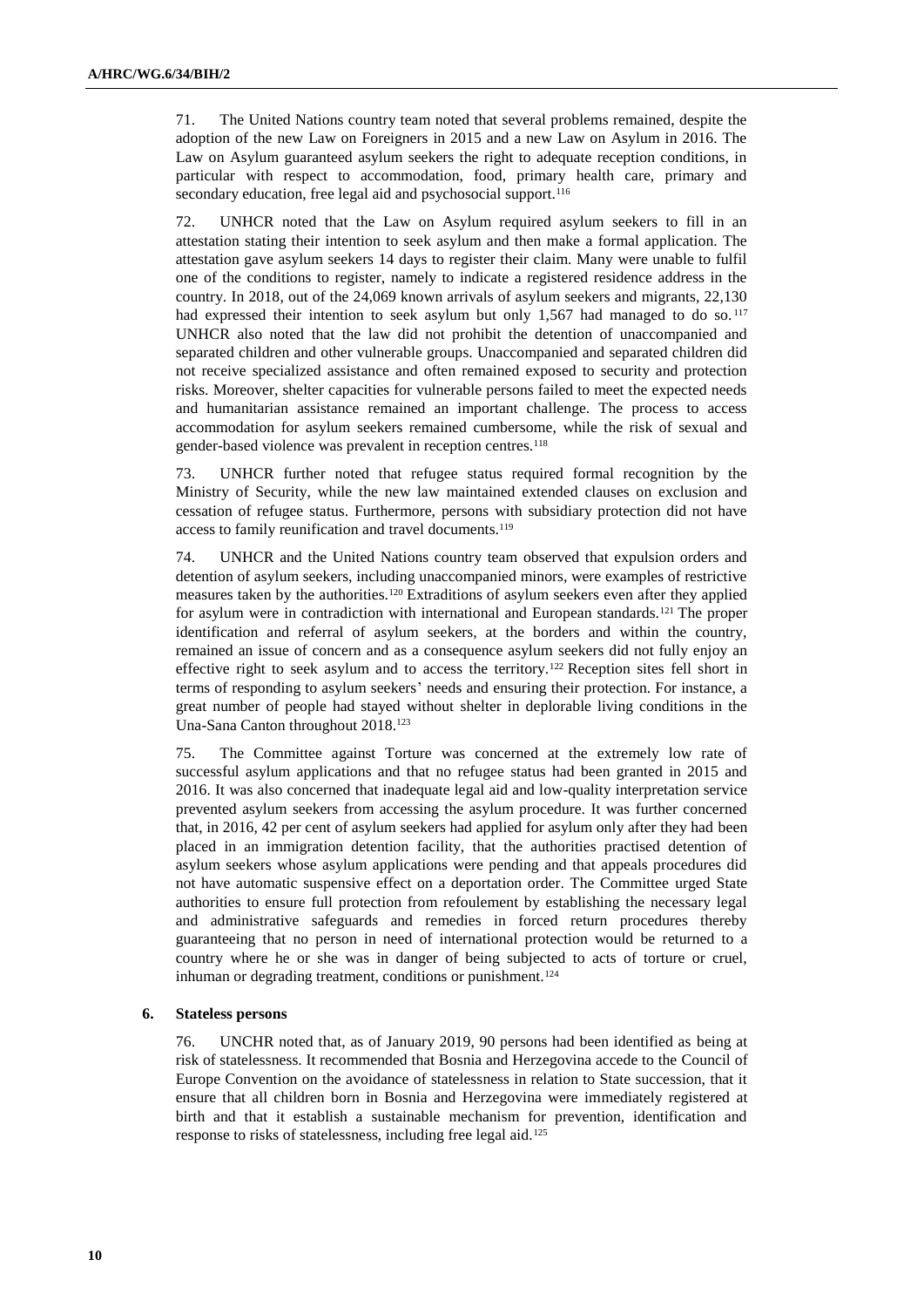#### *Notes*

- <sup>1</sup> Tables containing information on the scope of international obligations and cooperation with international human rights mechanisms and bodies for Bosnia and Herzegovina will be available at [www.ohchr.org/EN/HRBodies/UPR/Pages/BAIndex.aspx.](https://www.ohchr.org/EN/HRBodies/UPR/Pages/BAIndex.aspx)
- <sup>2</sup> For the relevant recommendations, see A/HRC/28/17, paras. 107.1–107.2 and 107.20–107.23.
- <sup>3</sup> United Nations country team submission for the universal periodic review of Bosnia and Herzegovina, para. 6.
- CCPR/C/BIH/CO/3, para. 4, and CED/C/BIH/CO/1, para. 5.
- UNESCO submission for universal periodic review of Bosnia and Herzegovina, p. 7.
- CRPD/C/BIH/CO/1, para. 54.
- UNESCO submission, p. 6.
- For the relevant recommendations, see A/HRC/28/17, paras. 107.3–107.17.
- CCPR/C/BIH/CO/3, para. 3.
- CED/C/BIH/CO/1, para. 6.
- Ibid., paras. 37–38.
- CRPD/C/BIH/CO/1, para. 4.
- CCPR/C/BIH/CO/3, para. 10, and CERD/C/BIH/CO/12-13, para. 14.
- CAT/C/BIH/CO/6, para. 20. See also CCPR/C/BIH/CO/3, para. 9.
- <sup>15</sup> United Nations country team submission, para. 22.
- Ibid., para. 45.
- Ibid., para. 24.
- CAT/C/BIH/CO/6, para. 8.
- CCPR/C/BIH/CO/3, para. 15.
- <sup>20</sup> CED/C/BIH/CO/1, paras. 11 and 13.
- Ibid., para. 30.
- United Nations country team submission, para. 34.
- CCPR/C/BIH/CO/3, para. 19, CAT/C/BIH/CO/6, para. 26, and CED/C/BIH/CO/1, paras. 19–20.
- <sup>24</sup> For the relevant recommendations, see A/HRC/28/17, paras. 107.24–107.53, 107.110 and 107.119– 107.135.
- CCPR/C/BIH/CO/3, para. 25, and CAT/C/BIH/CO/6, para. 36.
- CRPD/C/BIH/CO/1, para. 10.
- CERD/C/BIH/CO/12-13, para. 9.
- Ibid., para. 31.
- CCPR/C/BIH/CO/3, para. 21.
- CERD/C/BIH/CO/12-13, para. 19.
- Ibid., paras. 15 and 17.
- <sup>32</sup> For relevant recommendations, see A/HRC/28/17, paras. 107.54-107.59, 107.63, 107.65-107.69, 107.80–107.87, 107.89, 107.91, 107.104 and 107.113–107.116.
- United Nations country team submission, para. 33.
- CERD/C/BIH/CO/12-13, para. 33.
- CED/C/BIH/CO/1, para. 17.
- CCPR/C/BIH/CO/3, para. 29.
- CAT/C/BIH/CO/6, para. 12.
- Ibid., para. 22.
- Ibid., para. 10.
- Ibid., para. 11.
- CCPR/C/BIH/CO/3, para. 27.
- For relevant recommendations, see A/HRC/28/17, paras. 107.4, 107.60–107.62, 107.90 and 107.92– 107.103.
- United Nations country team submission, para. 38.
- Ibid., para. 39.
- Ibid., p. 6.
- CERD/C/BIH/CO/12-13, paras. 35–36.
- CCPR/C/BIH/CO/3, paras. 13–14.
- CED/C/BIH/CO/1, para. 23.
- Ibid., para. 25.
- CAT/C/BIH/CO/6/Add.1, para. 19.
- CCPR/C/BIH/CO/3, paras. 17–18.
- United Nations country team submission, para. 30.
- CAT/C/BIH/CO/6, para. 14.
- For relevant recommendations, see A/HRC/28/17, paras. 107.111–107.112 and 107.117–107.118.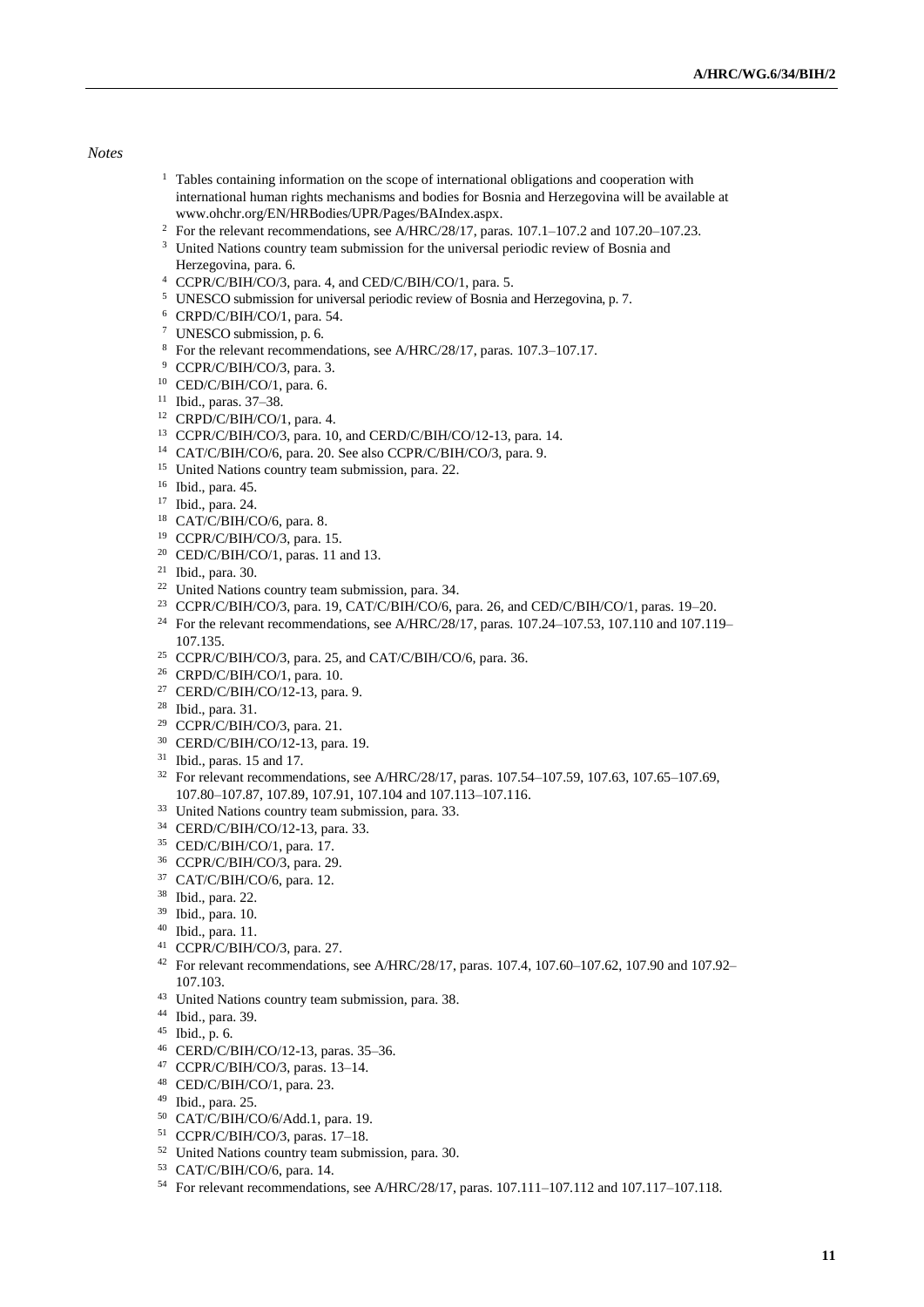- CCPR/C/BIH/CO/3, para. 11, and CERD/C/BIH/CO/12-13, para. 11.
- CCPR/C/BIH/CO/3, paras. 11–12.
- CERD/C/BIH/CO/12-13, para. 23.
- United Nations country team submission, p. 49.
- CCPR/C/BIH/CO/3, para. 37.
- UNESCO submission, pp. 2–3.
- CRPD/C/BIH/CO/1, paras. 46 and 48.
- For relevant recommendations, see A/HRC/28/17, paras. 107.73 and 107.136–107.138.
- UNHCR submission for the universal periodic review of Bosnia and Herzegovina, p. 2.
- CERD/C/BIH/CO/12-13, para. 25.
- CRPD/C/BIH/CO/1, para. 50.
- For relevant recommendations, see A/HRC/28/17, paras. 107.134 and 107.139.
- United Nations country team submission, para. 12.
- Ibid., para. 65.
- Ibid., paras. 60–61.
- Ibid., para. 63.
- Ibid., p. 70.
- CRPD/C/BIH/CO/1, para. 44.
- United Nations country team submission, para. 74.
- For relevant recommendations, see A/HRC/28/17, paras. 107.135, 107.140–107.147 and 107.167.
- UNESCO submission, p. 2.
- Ibid., p. 4.
- Ibid.
- United Nations country team submission, paras. 57–58.
- Ibid., para. 58.
- UNESCO submission, p. 5.
- CERD/C/BIH/CO/12-13, paras. 27–28, UNESCO submission, p. 6, and CCPR/C/BIH/CO/3, para. 23. See also United Nations country team submission, para. 10.
- UNESCO submission, p. 5.
- CCPR/C/BIH/CO/3, para. 31.
- UNESCO submission, p. 5.
- For relevant recommendations, see A/HRC/28/17, paras. 107.71–107.72 and 107.130–107.133.
- United Nations country team submission, paras. 50 and 54.
- Ibid., p. 7.
- Ibid., para. 52.
- Ibid., para. 55.
- For relevant recommendations, see A/HRC/28/17, paras. 107.18–107.19, 107.70, 107.74–107.79, 107.88–107.89 and 107.105–107.109.
- United Nations country team submission, paras. 7–8.
- Ibid., para. 13.
- <sup>93</sup> UNHCR submission, p. 2.
- CCPR/C/BIH/CO/3, para. 31, and CRPD/C/BIH/CO/1, para. 14.
- CCPR/C/BIH/CO/3, para. 33.
- CED/C/BIH/CO/1, para. 39.
- For relevant recommendations, see A/HRC/28/17, paras. 107.148–107.158.
- <sup>98</sup> United Nations country team submission, para. 76.
- CRPD/C/BIH/CO/1, para. 10 (b).
- Ibid., para. 12.
- Ibid., para. 40.
- <sup>102</sup> United Nations country team submission, para. 76.
- CRPD/C/BIH/CO/1, para. 18.
- Ibid., para. 38.
- Ibid., para. 22.
- Ibid., paras. 26 and 32.
- Ibid., para. 30.
- <sup>108</sup> For relevant recommendations, see A/HRC/28/17, paras. 107.119–107.121 and 107.159–107.163.
- United Nations country team submission, para. 79, and CERD/C/BIH/CO/12-13, para. 21.
- <sup>110</sup> United Nations country team submission, para. 80.
- CCPR/C/BIH/CO/3, paras. 39–40.
- For relevant recommendations, see A/HRC/28/17, paras. 107.164–107.166.
- United Nations country team submission, paras. 83–84. See also UNHCR, submission, p. 2.
- United Nations country team submission, para. 85.
- UNHCR submission, p. 4.